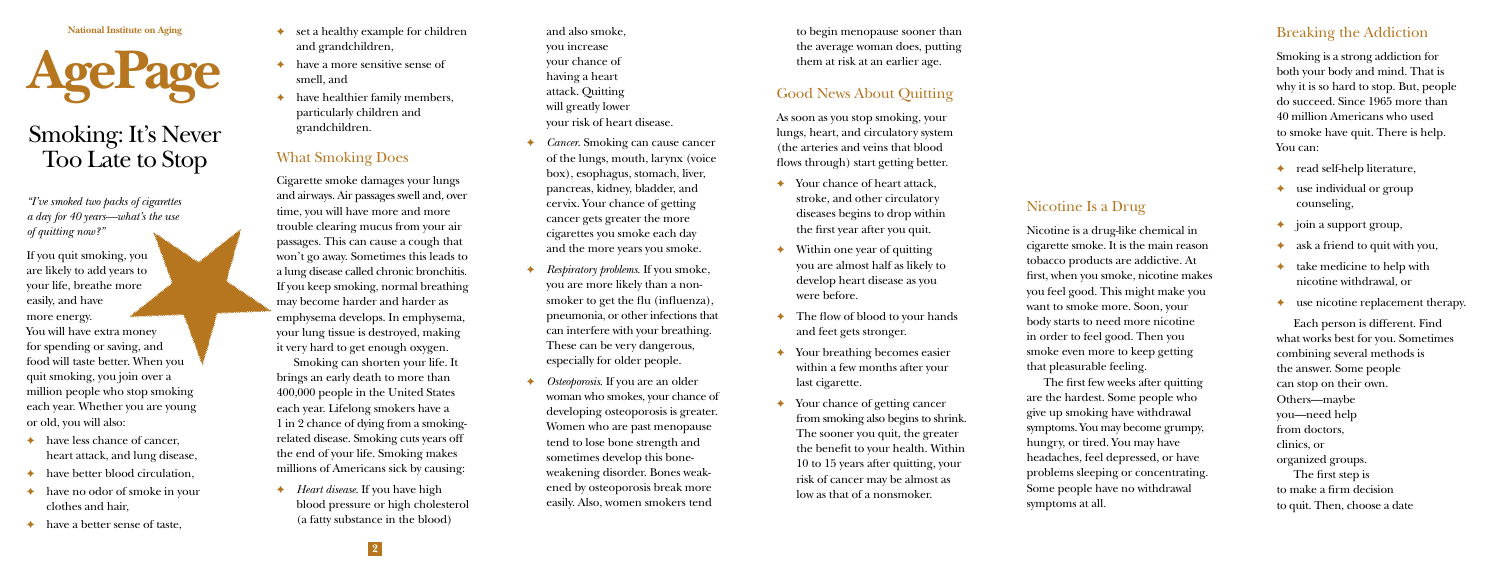and also smoke, you increase your chance of having a heart attack. Quitting will greatly lower your risk of heart disease.

- ✦ *Cancer*. Smoking can cause cancer of the lungs, mouth, larynx (voice box), esophagus, stomach, liver, pancreas, kidney, bladder, and cervix. Your chance of getting cancer gets greater the more cigarettes you smoke each day and the more years you smoke.
- ✦ *Respiratory problems*. If you smoke, you are more likely than a nonsmoker to get the flu (influenza), pneumonia, or other infections that can interfere with your breathing. These can be very dangerous, especially for older people.
- ✦ *Osteoporosis*. If you are an older woman who smokes, your chance of developing osteoporosis is greater. Women who are past menopause tend to lose bone strength and sometimes develop this boneweakening disorder. Bones weakened by osteoporosis break more easily. Also, women smokers tend

to begin menopause sooner than the average woman does, putting them at risk at an earlier age.

## Good News About Quitting

As soon as you stop smoking, your lungs, heart, and circulatory system (the arteries and veins that blood flows through) start getting better.

- Your chance of heart attack, stroke, and other circulatory diseases begins to drop within the first year after you quit.
- Within one year of quitting you are almost half as likely to develop heart disease as you were before.
- The flow of blood to your hands and feet gets stronger.
- Your breathing becomes easier within a few months after your last cigarette.
- Your chance of getting cancer from smoking also begins to shrink. The sooner you quit, the greater the benefit to your health. Within 10 to 15 years after quitting, your risk of cancer may be almost as low as that of a nonsmoker.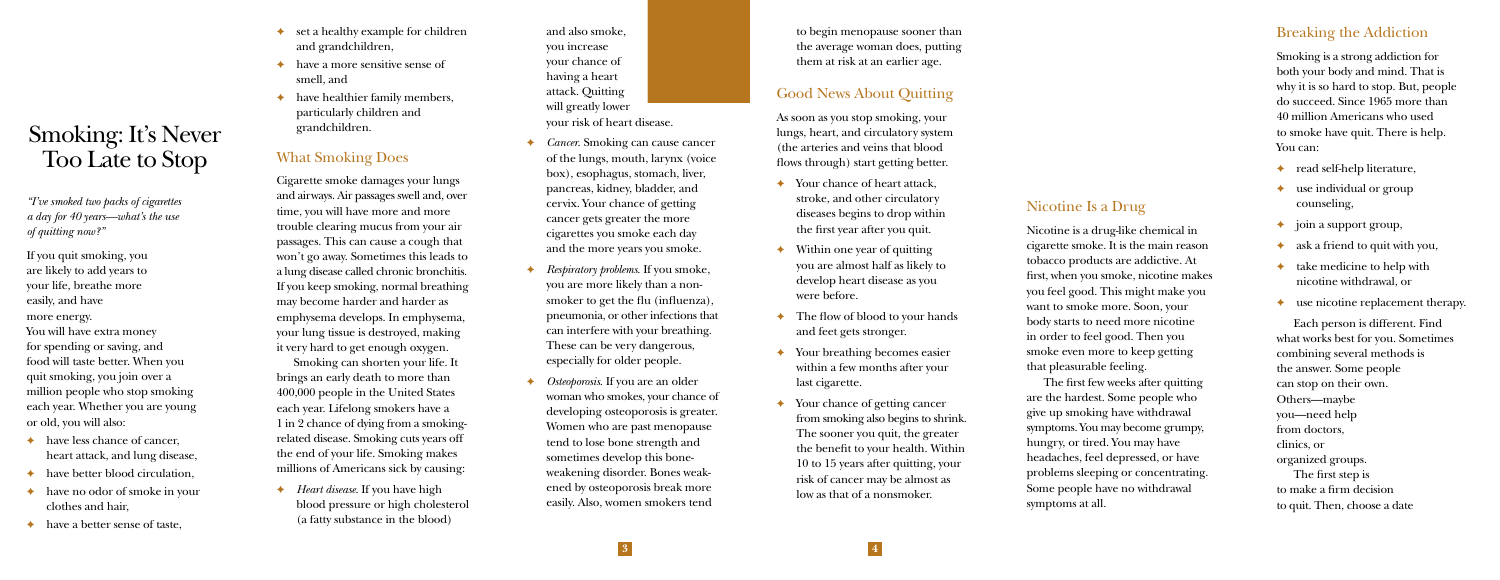#### Worried about putting on pounds?

You may be worried about gaining weight if you stop smoking. Don't be. Many people who stop smoking gain little or no weight. But, even if you add a few pounds, you will be healthier than if you continued smoking.

## Nicotine Is a Drug

Nicotine is a drug-like chemical in cigarette smoke. It is the main reason tobacco products are addictive. At first, when you smoke, nicotine makes you feel good. This might make you want to smoke more. Soon, your body starts to need more nicotine in order to feel good. Then you smoke even more to keep getting that pleasurable feeling.

The first few weeks after quitting are the hardest. Some people who give up smoking have withdrawal symptoms. You may become grumpy, hungry, or tired. You may have headaches, feel depressed, or have problems sleeping or concentrating. Some people have no withdrawal symptoms at all.

## Breaking the Addiction

Smoking is a strong addiction for both your body and mind. That is why it is so hard to stop. But, people do succeed. Since 1965 more than 40 million Americans who used to smoke have quit. There is help. You can:

- read self-help literature,
- use individual or group counseling,
- ✦ join a support group,
- ✦ ask a friend to quit with you,
- take medicine to help with nicotine withdrawal, or
- use nicotine replacement therapy.

Each person is different. Find what works best for you. Sometimes combining several methods is the answer. Some people can stop on their own. Others—maybe you—need help from doctors, clinics, or organized groups. The first step is to make a firm decision to quit. Then, choose a date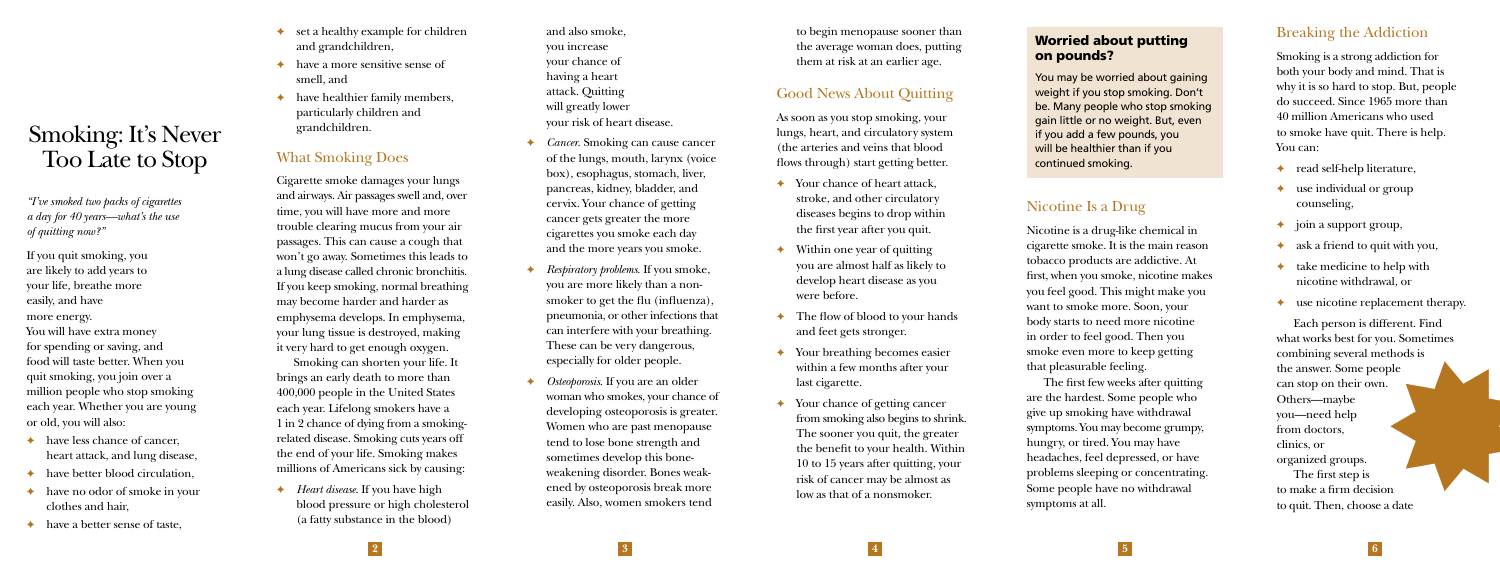to stop smoking, and pick one or more methods for quitting. Before you stop, try changing your smoking habits. For example, if you smoke a cigarette after each meal, wait a while at first. Perhaps you smoke while reading the newspaper. Try to chew gum instead. Then, when you do stop smoking, habits such as these may be easier to stop.

When you quit, you may need special help to cope with your body's desire for nicotine. Nicotine replacement therapy can help some smokers control withdrawal symptoms as they quit. You can buy some nicotine replacement products over-thecounter. Check with your doctor first to see if one is a good choice for you. He or she might recommend one of the over-the-counter forms:

- ✦ *nicotine chewing gum*
- ✦ *nicotine patch*
- ✦ *nicotine lozenge*

But, these require a doctor's prescription:

- ✦ *nicotine nasal spray*
- ✦ *nicotine inhaler*

These give nicotine to the body without the harmful substances

found in tobacco smoke. They reduce withdrawal symptoms. This makes it easier for you to overcome your addiction to tobacco. Also, this dose of nicotine is less than that from a cigarette and is tapered off during the treatment period.

There are drugs to help you handle your cravings for nicotine. They do not contain nicotine and must be prescribed by your doctor. The most common side effects include dry mouth, sleep problems, nausea, and headache.

#### Cigars, Pipes, Chewing Tobacco, and Snuff Are Not Safe

Some people think smokeless tobacco (chewing tobacco and snuff), pipes, and cigars are safe. They are not. Using smokeless tobacco can cause cancer of the mouth, pre-cancerous lesions known as oral leukoplakia, nicotine addiction, and possibly cancer of the larynx and esophagus, as well as gum problems. Pipe and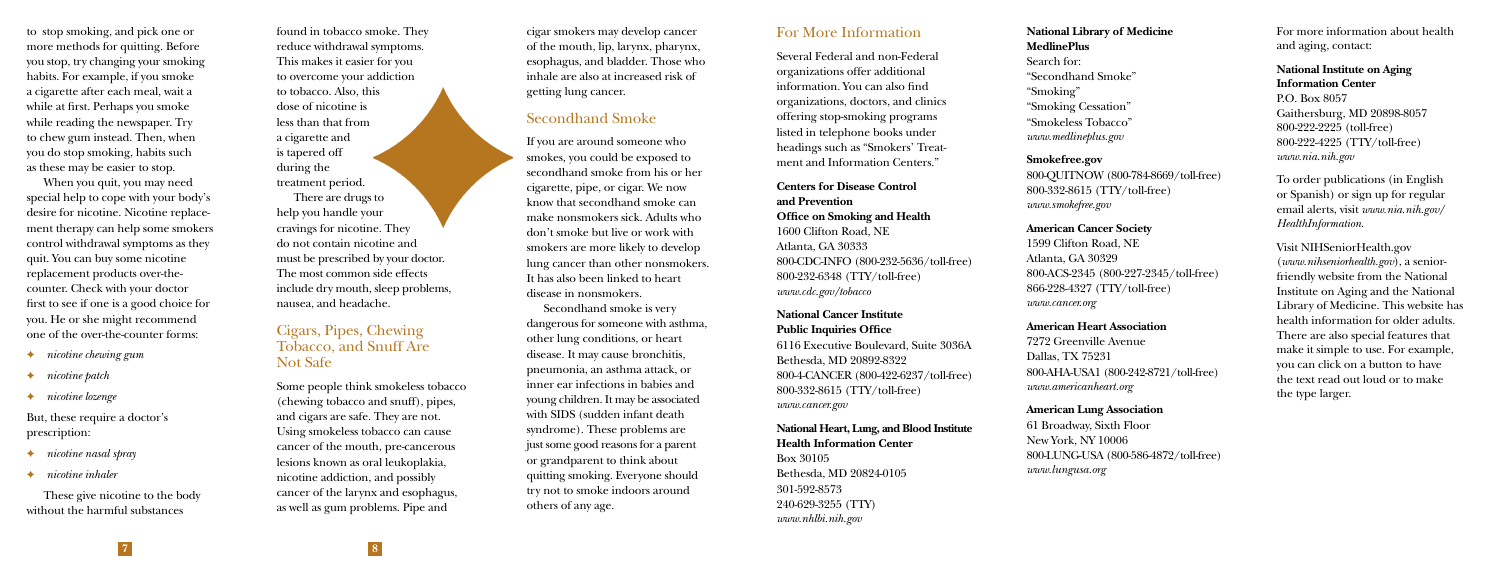cigar smokers may develop cancer of the mouth, lip, larynx, pharynx, esophagus, and bladder. Those who inhale are also at increased risk of getting lung cancer.

## Secondhand Smoke

If you are around someone who smokes, you could be exposed to secondhand smoke from his or her cigarette, pipe, or cigar. We now know that secondhand smoke can make nonsmokers sick. Adults who don't smoke but live or work with smokers are more likely to develop lung cancer than other nonsmokers. It has also been linked to heart disease in nonsmokers.

Secondhand smoke is very dangerous for someone with asthma, other lung conditions, or heart disease. It may cause bronchitis, pneumonia, an asthma attack, or inner ear infections in babies and young children. It may be associated with SIDS (sudden infant death syndrome). These problems are just some good reasons for a parent or grandparent to think about quitting smoking. Everyone should try not to smoke indoors around others of any age.

#### For More Information

Several Federal and non-Federal organizations offer additional information. You can also find organizations, doctors, and clinics offering stop-smoking programs listed in telephone books under headings such as "Smokers' Treatment and Information Centers."

#### **Centers for Disease Control and Prevention Office on Smoking and Health**

1600 Clifton Road, NE Atlanta, GA 30333 800-CDC-INFO (800-232-5636/toll-free) 800-232-6348 (TTY/toll-free) *www.cdc.gov/tobacco*

#### **National Cancer Institute Public Inquiries Office**

6116 Executive Boulevard, Suite 3036A Bethesda, MD 20892-8322 800-4-CANCER (800-422-6237/toll-free) 800-332-8615 (TTY/toll-free) *www.cancer.gov*

#### **National Heart, Lung, and Blood Institute Health Information Center**

Box 30105 Bethesda, MD 20824-0105 301-592-8573 240-629-3255 (TTY) *www.nhlbi.nih.gov*